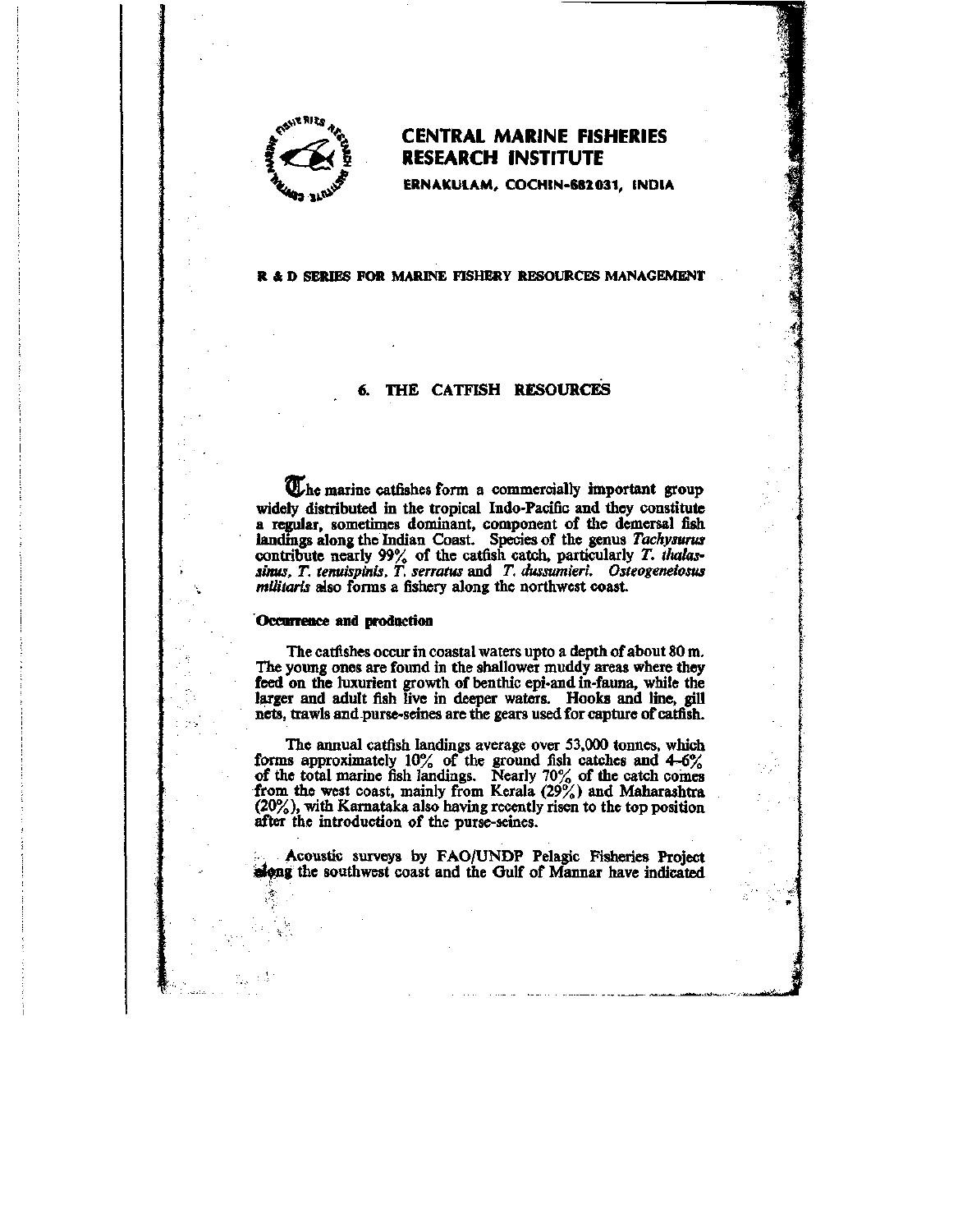an average standing stock of 84,000 tonnes in the area. The highest biomass of catfish has been along the coasts of Kerala, followed by Kamataka, Goa and South Maharashtra and the lowest in the Gulf of Mannar. The period of abundance of catfish is January-June off Maharashtra Coast, April-September off Kamataka and Kerala, July-September in the Gulf of Mannar, and March-June and December-January off the Andhra Coast.

Catfishes are mostly marketed fresh, but in times of very heavy catch, they are also cured by methods such as salting and semidrying or pit-curing. Larger species, like *T. serratus, T. dussuimier*  and *T. thalassinus* are also filleted fresh and sold, or where cold storage facilities are available they are also sold frozen. The airbladders of catfish are utilized for the preparation of icinglass and have an export market. The smaller catfish are used, along with other 'trash fish', for the preparation of fishmeal and fish protein concentrate.

#### Resource estimates

The Institute has been studying the catfish resources from different centres *viz.,* Cochin, Calicut, Mangalore, Bombay, Veraval Waltair and Mandapam and the assessments on the stocks of the important species have shown that for an MSY per recruit of 400 g the required value of exploitation rate is 0.70 and the index for size at first capture 0.66. In the light of this, most of the species are under heavy fishing pressure in the present grounds.

*A. thalassinus:* The average annual stock of 210 tonnes and the annual yield of 151 t at Waltair appears better than at all other centres. The values estimated at different centres show that exploitation rates range between 0.79 and 0.83 and size at capture between 0.24 and 0.50. Thus at almost all centres the existing level of exploitation is higher and a reduction in effort is needed, if the size at capture is retained at present level.

*T. tenuispJnus:* The maximum average annual stock has been at Mangalore (1482 t) which also has the maximum catch (1008 t). The fishing pressure at most centres (ranging between 0.71 and 0.75) is nearer the required level, but the index for size at capture, 0.36 - 0.50, is far lower and the size has to be increased to get the MSY at all centres.

*T. serratus:* At Cochin this fishery has an annual average stock of 190 t and annual yield of 165 t. The exploitation rate works out to 0.93 and the size at first capture 0.28. Thus the fishing pressure here is quite high and at this level, the size at first capture should be increased more than twice to get the MSY, without affecting the stock.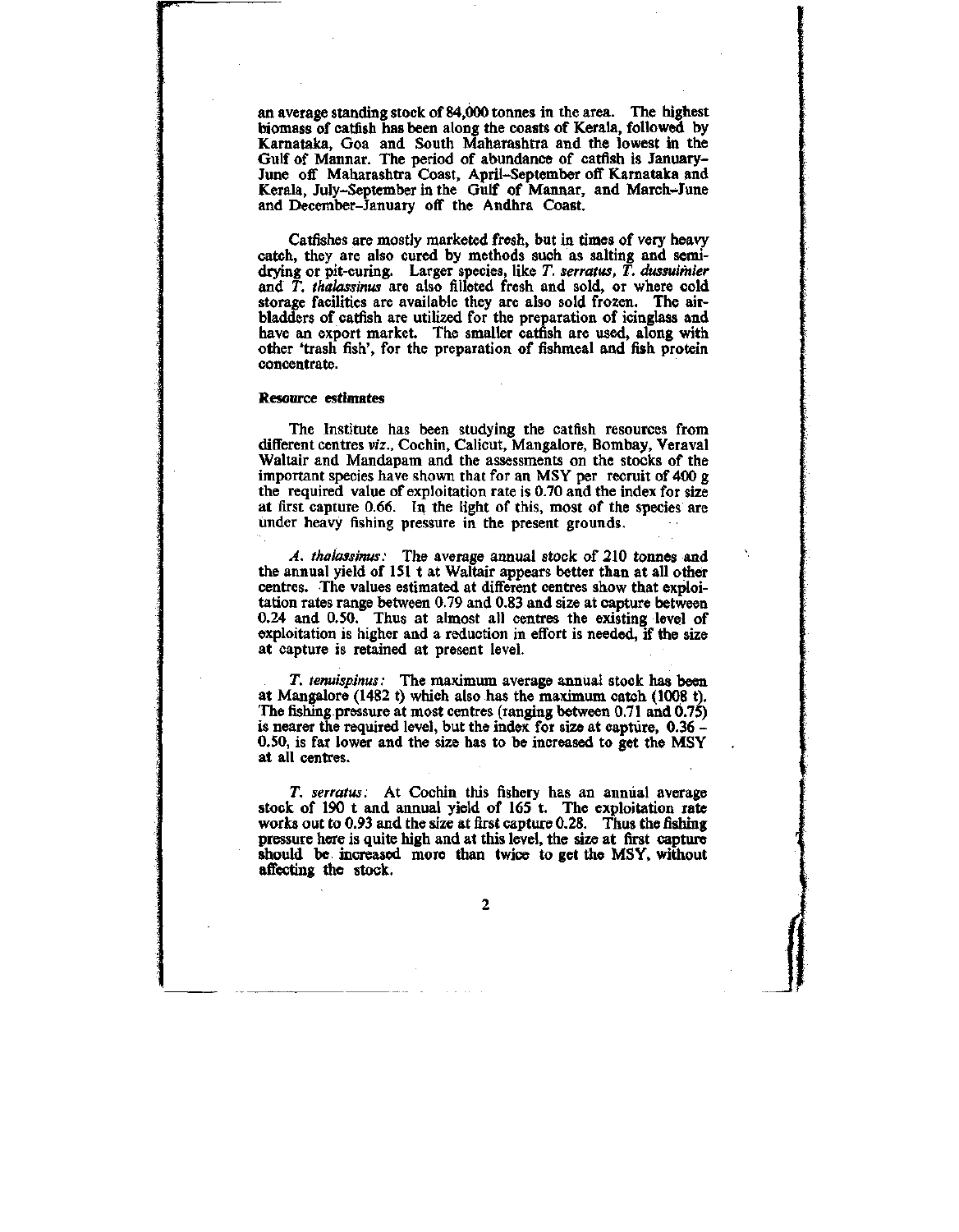*T. dussumieri:* At Veraval the annual average stock estimated is 534 t and annual average catch 438 t. The position is similar to that given for *T. serratus* with exploitation rate at 0.91 and size at first capture 0.30. Hence reduction of fishing pressure with the present size, or increase of size at capture to nearly double, at the present fishing level, is required for maintaining the MSY.

*O. mititaris:* With an average stock value at 482 tonnes and annual yield at 275 t, the fishery at Veraval appears in a good position. The exploitation rate of 0.64 and size at capture at 0.56, indicate the situation to be satisfactory both with regard to fishing level and size fished.

#### Management of the resource

It is clear that the fishing pressure on the catfish resources in the nearshore waters is very high, often above the level required to get the MSY. This can be remedied by either decreasing the fishing pressure or increasing the mesh size of the cod-end of the gear. However, at the major centres, demersal trawling is mainly mmed at shrimp fishing, which will be adversely affected if the mesh size is increased. So in the present fishing grounds, the solution may be only to bring down the fishing effort. At the same time exploratory surveys have shown fishing grounds for catfishes in regions between 30 and 80 m depth. So the extension of fishing operations to areas beyond the present fishing limits is recommended. As these areas are not easily accessible to the artisanal fishermen, mechanization of the fleet is also required for this.

The large-scale introduction of purse seines has, however, recently led to a most disturbing trend, found in Karnataka, which could affect the future of catfish fishery.

In catfishes the males play an important role in parental care The fertilized eggs are retained by the adult males in the mouth for incubation and these males get segregated after spawning and move in large shoals. This behaviour has led to the selective fishing and large-scale capture of adult males along the Karnataka Coast by the purse-seiners operating there. Millions of eggs weighing several tonnes, have been destroyed thus year after year. This peculiar vulnerability of the incubating finale catfishes has to be taken into account in such developmental plans. The fishing effort has to be regulated accordingly in the inshore waters, particularly for trawlers and purse-seiners, during the spawning months of August to November.